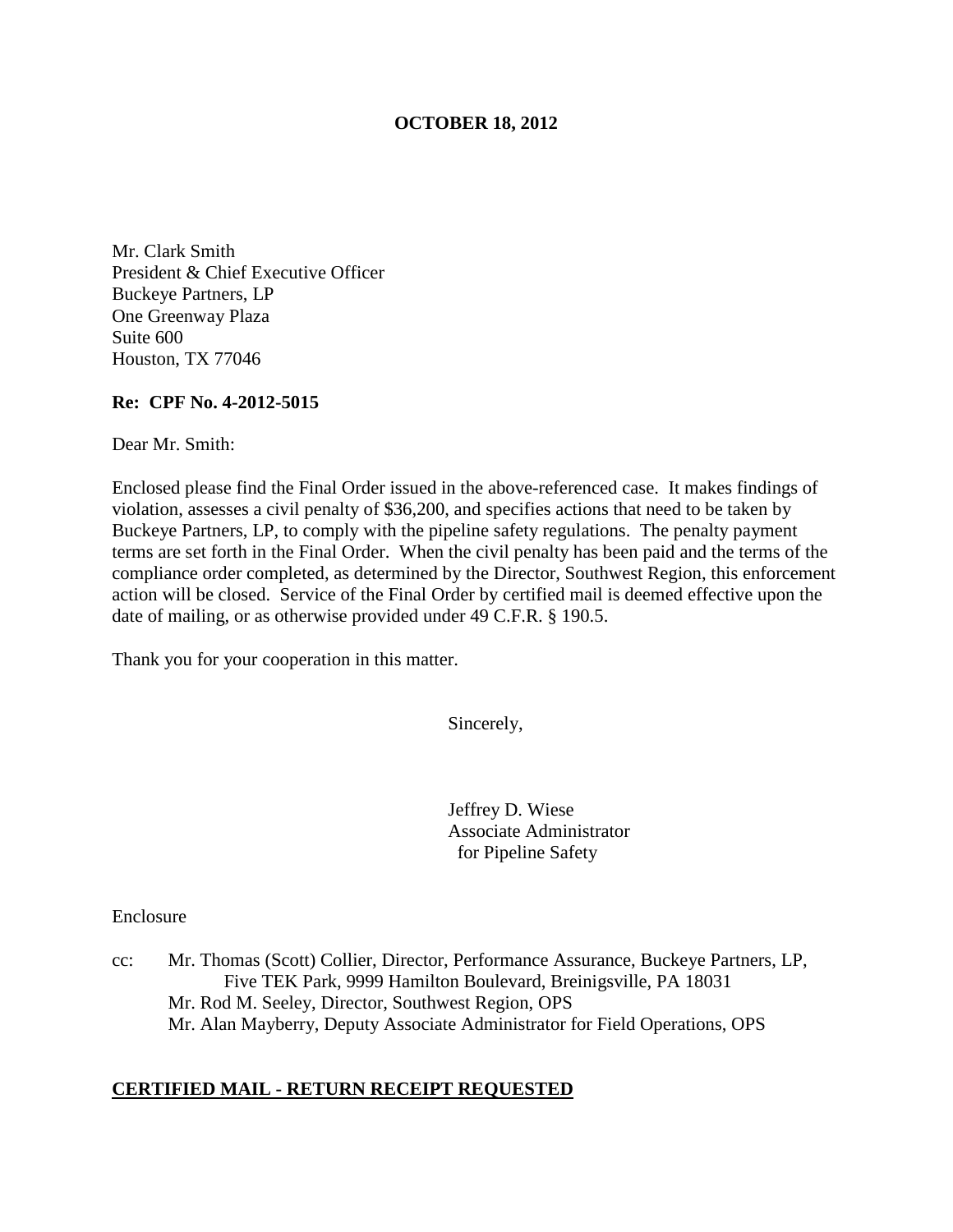## **U.S. DEPARTMENT OF TRANSPORTATION PIPELINE AND HAZARDOUS MATERIALS SAFETY ADMINISTRATION OFFICE OF PIPELINE SAFETY WASHINGTON, D.C. 20590**

**In the Matter of )** 

**Buckeye Partners, LP,**  (2012-5015)

**\_\_\_\_\_\_\_\_\_\_\_\_\_\_\_\_\_\_\_\_\_\_\_\_\_\_\_\_\_\_\_\_\_\_\_\_ )** 

 **)** 

 **)** 

**\_\_\_\_\_\_\_\_\_\_\_\_\_\_\_\_\_\_\_\_\_\_\_\_\_\_\_\_\_\_\_\_\_\_\_\_)** 

**Respondent. )** 

 $\overline{a}$ 

# **FINAL ORDER**

Between April 25 and July 14, 2011, pursuant to 49 U.S.C. § 60117, a representative of the Pipeline and Hazardous Materials Safety Administration (PHMSA), Office of Pipeline Safety (OPS), conducted an on-site pipeline safety inspection of Buckeye Partners, LP's (Buckeye or Respondent) facilities in El Paso, Texas. Specifically, OPS inspected Buckeye's 28-mile pipeline that transports refined petroleum products from El Paso, Texas, to Mexico and three related breakout tanks.<sup>1</sup> Buckeye owns and operates approximately 6,000 miles of pipelines transporting refined petroleum products and highly volatile liquids.<sup>2</sup>

As a result of the inspection, the Director, Southwest Region, OPS (Director), issued to Respondent, by letter dated April 24, 2012, a Notice of Probable Violation, Proposed Civil Penalty, and Proposed Compliance Order (Notice), which also included a warning pursuant to 49 C.F.R. § 190.205. In accordance with 49 C.F.R. § 190.207, the Notice proposed finding that Buckeye had committed various violations of 49 C.F.R. Part 195 and proposed assessing a civil penalty of \$36,200 for the alleged violations. The Notice also proposed ordering Respondent to take certain measures to correct the alleged violations. The warning item required no further action but warned the operator to correct the probable violation or face possible enforcement action.

Buckeye responded to the Notice by letter dated May 24, 2012 (Response). The company contested certain items and requested that PHMSA reconsider the proposed civil penalty amount. Buckeye did not request a hearing and therefore has waived its right to one.

<sup>&</sup>lt;sup>1</sup> Pipeline Safety Violation Report (Violation Report), dated April 24, 2012 (on file with PHMSA).

 $2$  http://www.buckeye.com/BusinessOperations/tabid/56/Default.aspx and http://www.buckeye.com/AboutUs/tabid/54/Default.aspx (last accessed on June 22, 2012).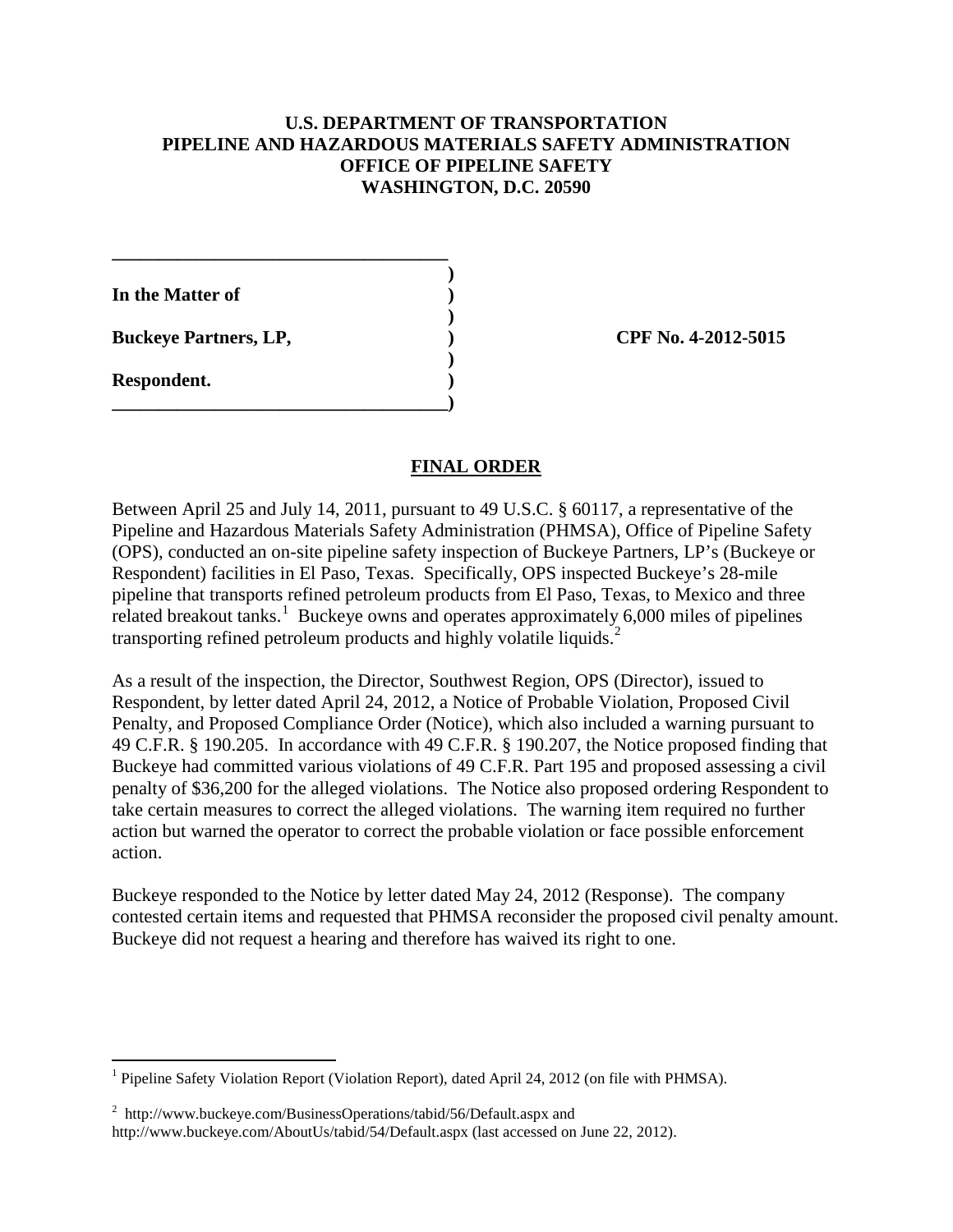# **FINDINGS OF VIOLATION**

The Notice alleged that Respondent violated 49 C.F.R. Part 195, as follows:

**Item 1:** The Notice alleged that Respondent violated 49 C.F.R. § 195.402(c)(5), which states:

# **§ 195.402 Procedural manual for operations, maintenance, and emergencies.**

(a) *General.* Each operator shall prepare and follow for each pipeline system a manual of written procedures for conducting normal operations and maintenance activities and handling abnormal operations and emergencies. This manual shall be reviewed at intervals not exceeding 15 months, but at least once each calendar year, and appropriate changes made as necessary to insure the manual is effective. . . .

(c) *Maintenance and normal operations*. The manual required by paragraph (a) of this section must include procedures for the following to provide safety during maintenance and normal operations:

 $(1) \ldots$ 

(5) Analyzing pipeline accidents to determine their causes.

The Notice alleged that Respondent violated 49 C.F.R. § 195.402(c)(5) by failing to follow its own written procedures for analyzing pipeline accidents to determine their causes. The Notice alleged that in January 2011, Buckeye personnel noticed a small stain at the bottom of Tank 1001. Buckeye determined that it was a pinhole leak and took Tank 1001 out of service. The company then performed a helium leak test and a magnetic particle inspection, finding the source of the leak to be a crack-like feature in the tank floor. PHMSA alleged that according to Section 2 of Buckeye's *Internal Release Investigation Procedures* and specifically "Section 2.2 - Medium Level," Buckeye was required to perform a root cause analysis of this release but failed to do so.

In its Response, Buckeye stated that the leak was not initially reportable and therefore any delay in performing the analysis did not constitute a violation. Buckeye asserted that the leak was at first treated as a low-level leak and therefore did not need a root cause analysis according to company procedures. However, on October 24, 2012, Buckeye determined that it was a reportable release under DOT regulations since the costs associated with the repair exceeded \$50,000. Therefore, a root cause analysis was required. Buckeye stated that after determining the cost of repair would exceed the \$50,000 threshold, it filed the DOT Form 7000-1 on October 24, 2011, and provided the root cause analysis in Part G-8 of the Form. Buckeye maintained that it was not in violation of the regulation since its procedures did not require a specific timeframe within which it had to conduct the analysis.

Although Buckeye has now submitted PHMSA Form 7000-1, stating that the accident occurred due to a ¼-inch crack in the floor plate, Buckeye still has not analyzed the cause of the crack. In addition, Buckeye acknowledged in its Response that it needed additional information from the tank installation contractor to complete the incident investigation report.<sup>3</sup> Therefore, I find that

 $\overline{a}$ <sup>3</sup> Response at 2.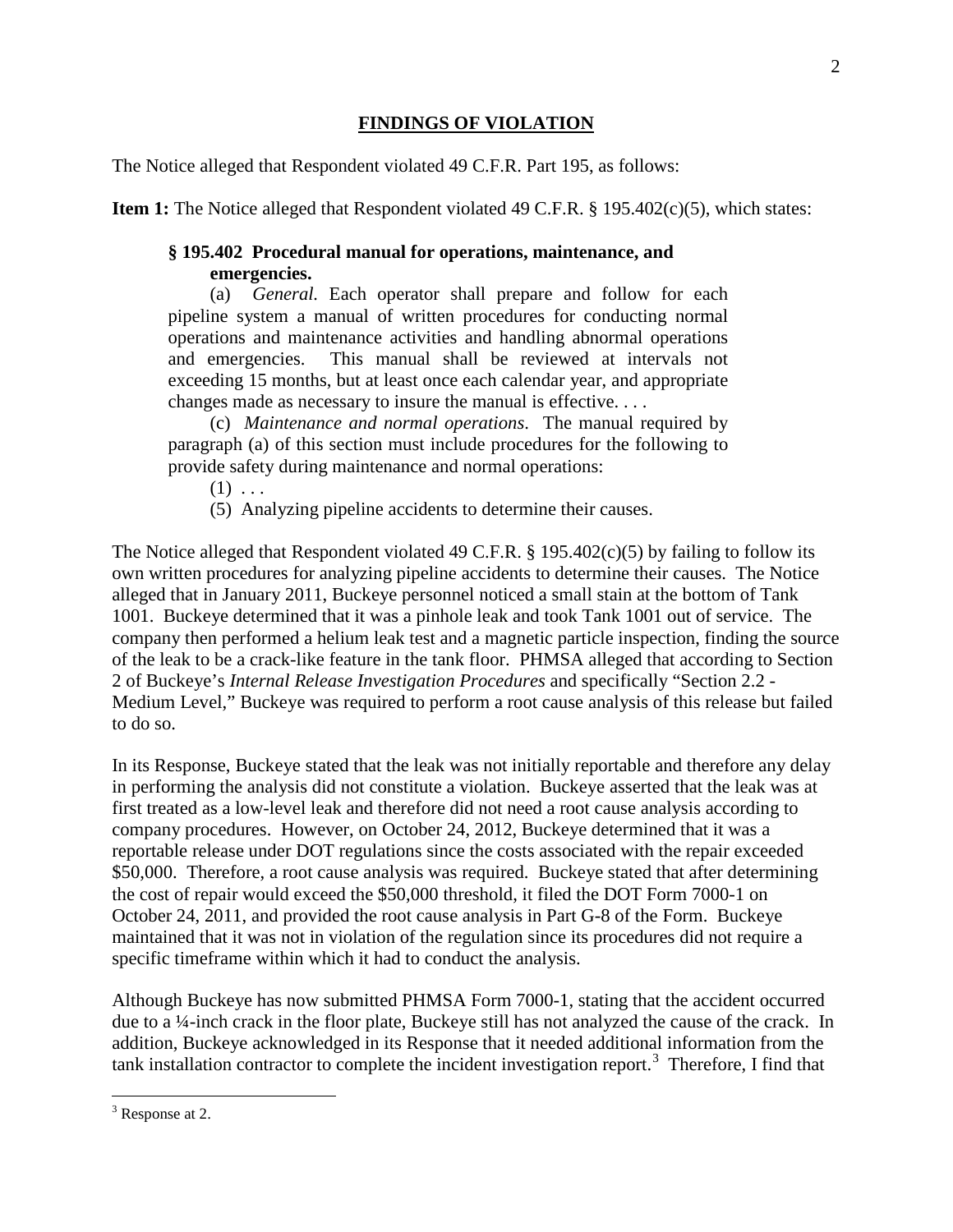Buckeye violated  $\S 195.402(c)(5)$  by failing to follow its own procedures requiring a root cause analysis for a reportable release. Accordingly, after considering all of the evidence, I find that Buckeye violated 49 C.F.R. § 195.402(c)(5) by failing to follow its own procedures for analyzing pipeline accidents to determine their causes.

**Item 2:** The Notice alleged that Respondent violated 49 C.F.R. § 195.54(a), which states:

## **§ 195.54 Accident reports.**

(a) Each operator that experiences an accident that is required to be reported under § 195.50 must, as soon as practicable, but not later than 30 days after discovery of the accident, file an accident report on DOT Form  $7000-1.<sup>4</sup>$ 

The Notice alleged that Respondent violated 49 C.F.R. § 195.54(a) by failing to file an accident report within 30 days of discovery of an accident that was reportable under § 195.50. Specifically, it alleged that Buckeye failed to file an accident report within 30 days of a release that occurred on Tank 1001 in January 2011. OPS alleged in the Notice that this release met the reporting requirements of § 195.50(e) (i.e., estimated property damage exceeding \$50,000) and therefore Buckeye should have filed a DOT Form 7000-1 within 30 days. At the time of the inspection, Buckeye still had not filed the required accident report.

In its Response, Buckeye stated that this release was first discovered on January 13, 2011, but that it was not until October 24, 2011, that Buckeye determined the estimated costs of investigation and repair exceeded the \$50,000 threshold. Buckeye asserted that it then immediately filed the required report.<sup>5</sup> Therefore, Buckeye requested that PHMSA withdraw this Item.

At the time of the inspection, Buckeye personnel stated to PHMSA staff that the tank was still under warranty and therefore Buckeye had no direct costs for the cleanup and repairs. Buckeye further stated that it did not consider costs covered by the warranty to be part of the estimated cleanup costs for § 195.50 purposes.<sup>6</sup> I find that regardless of whether the tank was under warranty or not, all property damage and cleanup costs must be considered by an operator in determining whether an accident meets the \$50,000 threshold. Accordingly, after considering all of the evidence, I find that Respondent violated 49 C.F.R. § 195.54(a) by failing to file an accident report (DOT Form 7000-1) within 30 days of the January 2011 release.

These findings of violation will be considered prior offenses in any subsequent enforcement action taken against Respondent.

 $\overline{a}$ 

<sup>&</sup>lt;sup>4</sup> The Notice inadvertently quoted the former version of 49 C.F.R. § 195.54, which had been amended as of the date of the violation. The amendments to § 195.54, however, were not substantive and do not affect the allegations of violation in the Notice.

 $5$  Response at 2 (stating that the Accident Report was filed on October 24, 2011).

<sup>6</sup> Violation Report at 9.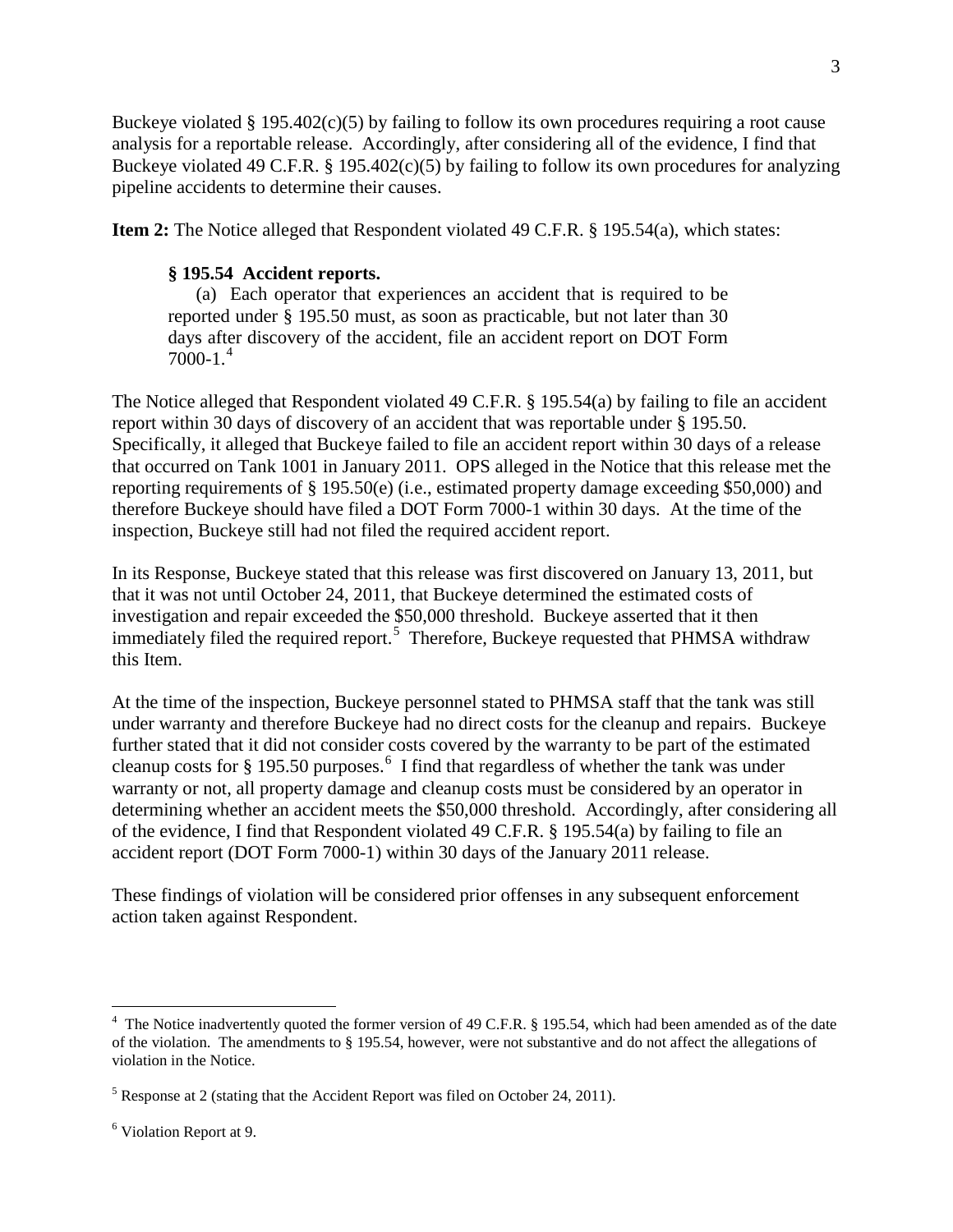#### **ASSESSMENT OF PENALTY**

Under 49 U.S.C. § 60122, Respondent is subject to an administrative civil penalty not to exceed \$100,000 per violation for each day of the violation, up to a maximum of \$1,000,000 for any related series of violations. In determining the amount of a civil penalty under 49 U.S.C. § 60122 and 49 C.F.R. § 190.225, I must consider the following criteria: the nature, circumstances, and gravity of the violation, including adverse impact on the environment; the degree of Respondent's culpability; the history of Respondent's prior offenses; the Respondent's ability to pay the penalty and any effect that the penalty may have on its ability to continue doing business; and the good faith of Respondent in attempting to comply with the pipeline safety regulations. In addition, I may consider the economic benefit gained from the violation without any reduction because of subsequent damages, and such other matters as justice may require. The Notice proposed a total civil penalty of \$36,200 for the violations cited above.

**Item 1:** The Notice proposed a civil penalty of \$20,000 for Respondent's violation of 49 C.F.R. § 195.402(c)(5), for failing to follow its own procedures requiring a root cause analysis of the January release on Tank 1001. In its Response, Buckeye requested a reduced civil penalty because there was no specified time for completing the analysis. The proposed civil penalty in this case was calculated based on the civil penalty assessment factors, including the extended period of non-compliance, the operator's prior enforcement history, and the fact that PHMSA discovered the violation. However, the reduced gravity of the violation (the fact that the safe operation of a pipeline was minimally affected) was also taken into account. Accordingly, having reviewed the record and considered the penalty assessment criteria, I assess Respondent a civil penalty of \$20,000 for violation of 49 C.F.R. § 195.402(c)(5).

**Item 2:** The Notice proposed a civil penalty of \$16,200 for Respondent's violation of 49 C.F.R. § 195.54, for failing to file an accident report within 30 days of the January 2011 release. In its Response, Buckeye requested that the probable violation and proposed civil penalty be withdrawn. As discussed above, I have already made a finding of violation for Item 2. The proposed civil penalty associated with this item was based on the civil penalty assessment factors, including the operator's prior enforcement history, the fact that PHMSA discovered the violation, and the reduced gravity of the violation. Accordingly, having reviewed the record and considered the penalty assessment criteria, I assess Respondent a civil penalty of \$16,200 for violation of 49 C.F.R. § 195.54.

In summary, upon review of all the evidence and consideration of the assessment criteria for each of the Items cited above, I assess Respondent a total civil penalty of **\$36,200.**

Payment of the civil penalty must be made within 20 days of service. Federal regulations (49 C.F.R. § 89.21(b)(3)) require such payment to be made by wire transfer through the Federal Reserve Communications System (Fedwire), to the account of the U.S. Treasury. Detailed instructions are contained in the enclosure. Questions concerning wire transfers should be directed to: Financial Operations Division (AMZ-341), Federal Aviation Administration, Mike Monroney Aeronautical Center, P.O. Box 269039, Oklahoma City, Oklahoma 73125. The Financial Operations Division telephone number is (405) 954-8893.

Failure to pay the \$36,200 civil penalty will result in accrual of interest at the current annual rate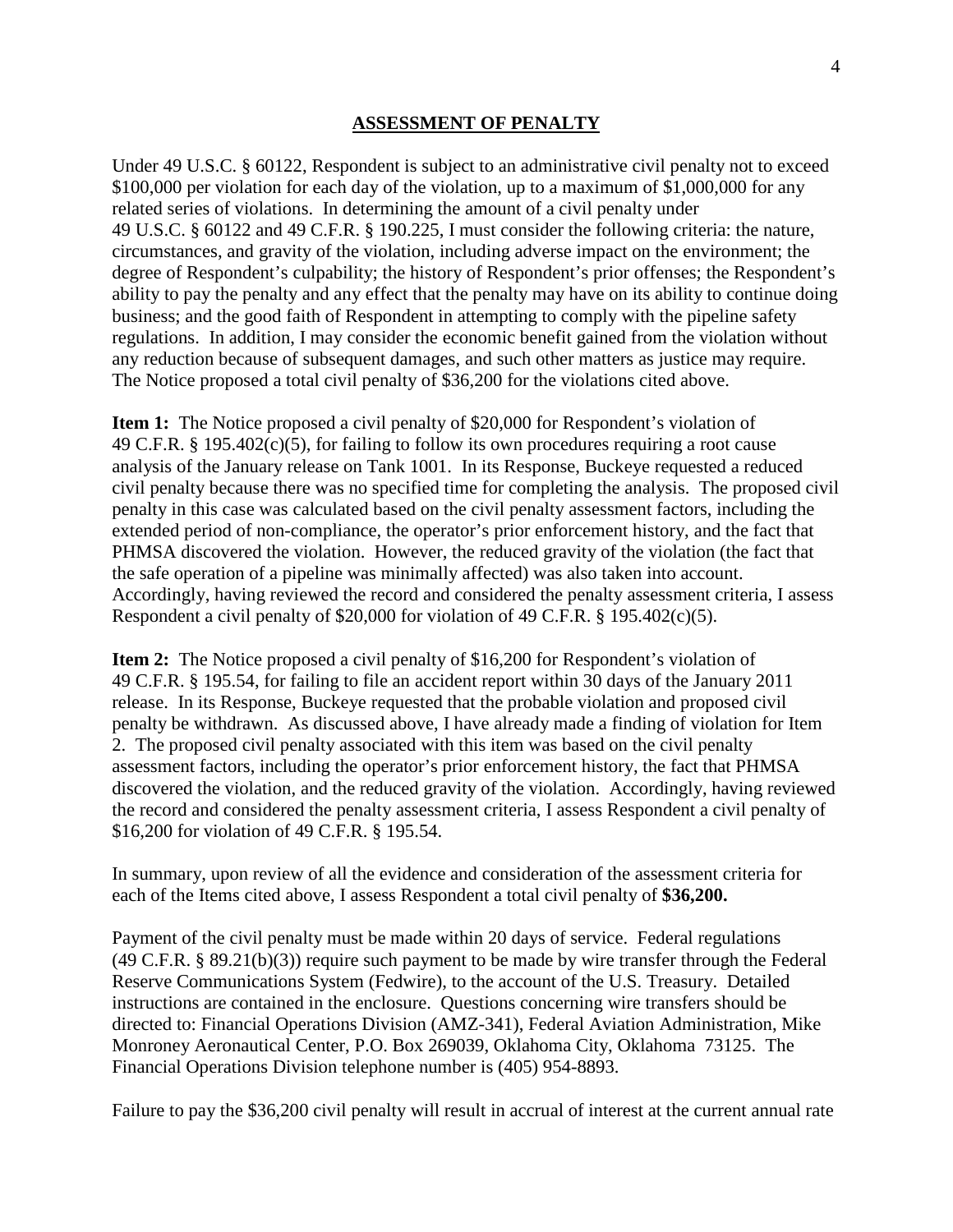in accordance with 31 U.S.C. § 3717, 31 C.F.R. § 901.9 and 49 C.F.R. § 89.23. Pursuant to those same authorities, a late penalty charge of six percent (6%) per annum will be charged if payment is not made within 110 days of service. Furthermore, failure to pay the civil penalty may result in referral of the matter to the Attorney General for appropriate action in a district court of the United States.

#### **COMPLIANCE ORDER**

The Notice proposed a compliance order with respect to Items 1 and 2 in the Notice for violations of 49 C.F.R. Part 195. Under 49 U.S.C. § 60118(a), each person who engages in the transportation of hazardous liquids or who owns or operates a pipeline facility is required to comply with the applicable safety standards established under chapter 601. The Director has indicated that Respondent has taken the following actions to address one of the cited violations:

1. Respondent has filed the required Accident Report on DOT Form 7000-1.

Accordingly, I find that compliance has been achieved with respect to this violation. Therefore, the compliance terms proposed in the Notice for Item 2 are not included in this Order.

As for the remaining compliance terms, pursuant to the authority of 49 U.S.C. § 60118(b) and 49 C.F.R. § 190.217, Respondent is ordered to take the following actions to ensure compliance with the pipeline safety regulations applicable to its operations:

> 1. With respect to the violation of 49 C.F.R. § 195.402(c)(5) **(Item 1)** pertaining to the pipeline accident that was discovered in January 2011 on Tank 1001, Buckeye must perform a root cause analysis to determine the cause of the accident.

2. Buckeye must complete Compliance Item 1 within 90 days of receipt of the Final Order.

3. It is requested (not mandated) that Buckeye maintain documentation of the safety improvement costs associated with fulfilling this Compliance Order and submit the total to R. M. Seeley, Director, Southwest Region, Pipeline and Hazardous Materials Safety Administration. It is requested that these costs be reported in two categories: (1) total cost associated with preparation/revision of plans, procedures, studies and analyses; and (2) total cost associated with replacements, additions and other changes to pipeline infrastructure.

The Director may grant an extension of time to comply with any of the required items upon a written request timely submitted by the Respondent and demonstrating good cause for an extension.

Failure to comply with this Order may result in the administrative assessment of civil penalties not to exceed \$100,000 for each violation for each day the violation continues or in referral to the Attorney General for appropriate relief in a district court of the United States.